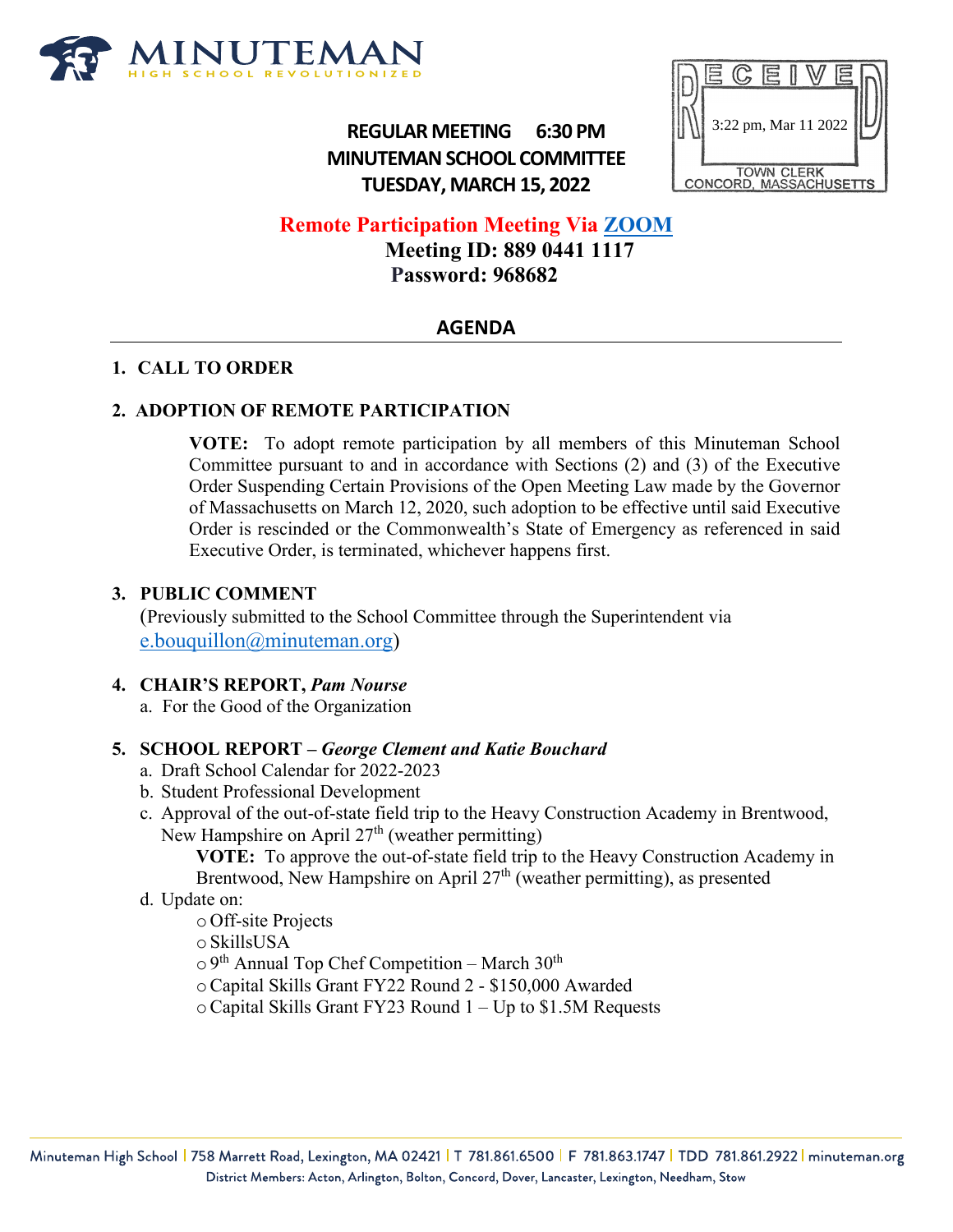#### **6. SUPERINTENDENT'S REPORT-** *Dr***.** *Edward Bouquillon*

- a. School Building Committee Report *Ford Spalding*
	- o MSBA Project Update
	- o Athletic Fields Update
	- o North Outbuilding Project Update
	- o East Campus Expansion Project Update
- b. COVID/Mask Options Update
- c. FY23 Budget: Member Town Presentation Update

#### **7. FINANCE REPORT** *– Rich Ikonen*

- a. Finance Committee Update *Steve Ledoux*
- b. 2nd Quarter Reports

**VOTE:** To approve combining Fund 1100000 Community Education/Adult Education - Plumbing with Fund 1600000 Minuteman Technical Institute (Post-Secondary)

**VOTE:** To approve budget transfers in excess of \$10,000

- c. Minuteman Retirement Board Local Options Acceptance Memorandum **VOTE:** To approve the Minuteman Retirement Board Local Options Acceptance Memorandum
- d. Approval for the Monthly List of Donations, as presented **VOTE:** To approve the monthly list of donations

## **8. COMMITTEE REPORTS**

- a. Communications, Access and Admissions Subcommittee *Jeff Stulin*
	- o Fall 2022 Admissions Update *Anthony Chiariello*
- b. Policy Subcommittee *Alice DeLuca*
	- Policies for Review:
		- o Use of Facilities Policy (KF)

**VOTE:** To approve the Use of Facilities Policy (KF) for second reading, as presented oLong-Term OPEB Funding Policy (DLCA)

**VOTE:** To approve the Long-Term OPEB Funding Policy (DLCA) for first reading, as presented

#### **9. SECRETARY'S REPORT -** *Alice DeLuca*

a. Approval of Draft Minutes of January 27, 2022

**VOTE:** To approve the draft minutes of January 27, 2022 as presented

#### **10. EXECUTIVE SESSION**

**VOTE:** To enter Executive Session and not return to Open Session for the following reasons:

- 1. Pursuant to M.G.L. c.30A,  $\S20(a)(3)$  to discuss strategy with respect to likely litigation with the Town of Lincoln regarding permit fees if an open meeting may have a detrimental effect on the bargaining or litigating position of the public body and the chair so declares; and
- 2. To conduct strategy sessions in preparation for negotiations with nonunion personnel or to conduct collective bargaining sessions or contract negotiations with nonunion personnel, namely the Superintendent-Director, Dr. Kathleen Dawson